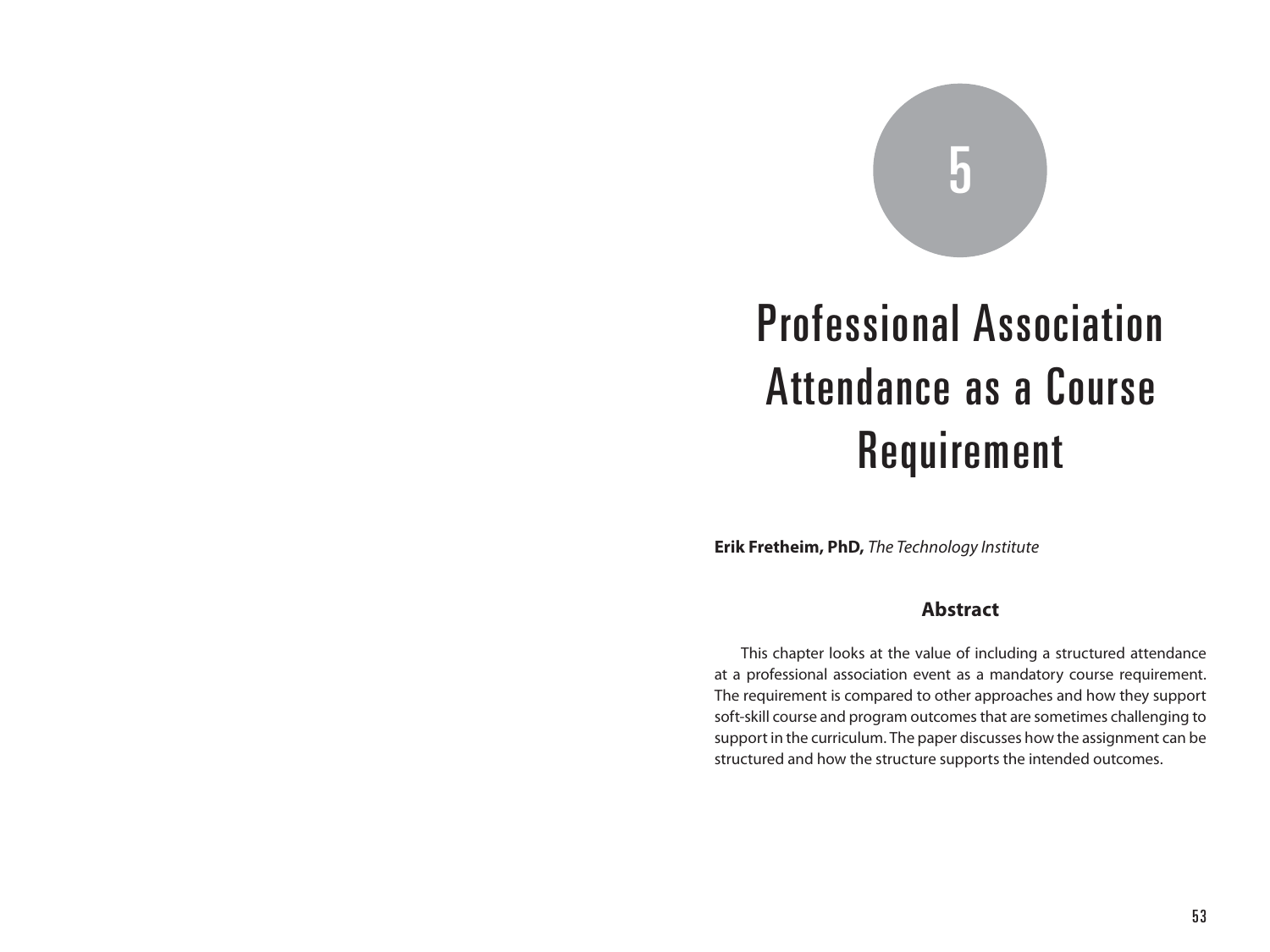#### **Professional Association Attendance as a Course Requirement**

At City University of Seattle (CityU), one of the institutional learning goals is that CityU graduates are lifelong learners. This, or a similar goal, is common among colleges and universities and for specific program outcomes. The challenge is finding ways to attain this goal, which needs to be obtained by introducing students to tools of learning and building beneficial habits. These habits cannot be artificial or unique to the academic environment or else they will simply fade outside of the schoolhouse doors. One technique to achieve this goal in a sustainable manner is to require the use of attendance at a networking event of a professional association. If well structured, this assignment has the potential for a significant impact on the student.

#### **Professional Associations—Recognized Value to Students**

Schools have long recognized the value of student and faculty interaction with professional associations. Faculty membership and participation have been recognized as a contribution to scholarship and have been a factor in faculty ratings and even consideration for promotion and tenure. Some schools, such as the University of California (University of California, 2006) use faculty memberships in professional associations as a factor in assessing the attainment of institutional goals. Weber State University, in its Health Information Technology Program, requires, as a part of faculty development, "at least one State or National HIM professional association meeting attendance" (Weber State University, 2012). Other universities recognize the value of faculty participation through the granting of time to attend professional association meetings and even the reimbursement of the costs of attendance and membership.

The value of student participation with professional associations is also well established in the educational community. Many universities host and encourage membership in student chapters and sections of professional associations directly related to their programs, such as the Institute of Electrical and Electronic Engineers (IEEE), the Association of Computing Machinery (ACM), The Accounting Association, Guerrilla Marketing Society, American Psychological Association (APA), etc. These student sections are "[b]ridging the gap between the academic and professional worlds" (Boston University School of Management, n.d.).

Generally, these student societies tend in one of two directions, student emulation of a professional environment and alumni/university friend networking-focused. The student emulation type of involvement often includes faculty and outside involvement. The focus is on projects and activities that put the students into leadership or other roles where they can practice their academic skills, often in a competitive environment. Sometimes these associations are even incorporated within a for-credit course. While these are highly valuable to the students as a learning experience and also provide them with an excellent source for networking for their next job, their value in instilling lifelong learning is more limited. In addition, the number of students participating in these experiences may be limited.

These types of activities are viewed by the student as a student experience, not as a lifelong learning experience. Once the competition is over, students leave the university, or they secure a job, thus the objective has been met and the incentive for continued involvement fades. Once students are in the "real world" applying what they learned in their emulation, they are in a new phase and no longer have the need to emulate; the activity is put aside.

The networking-focused student associations are also a valuable tool for students. In these organizations, the typical meeting features a guest speaker on a topic of interest and time designated for networking. Alumni and friends of the university are invited to these events and are encouraged to network and mingle with the students. In the best cases, such as in the Master of Accountancy Program at the Villanova University School of Business (Villanova University, School of Business, n.d.), students take a Networking Skills Workshop and then attend the alumni networking event as a part of a required professional development program.

As with the emulation approach, alumni/friends networking can be of great value to students, both in attending learning events outside of the classroom, in beginning to develop some networking skills and in potentially finding a first job. However, this approach also falls somewhat short of instilling a habit of lifelong learning; in the students' view it as an academic or preparatory activity that lasts only through graduation, or perhaps returning as alumni, rather than the beginning of a continuing professional habit.

Outside of these more formal programs, universities take steps to involve their students in professional association activities. Most, at a minimum, encourage student membership in professional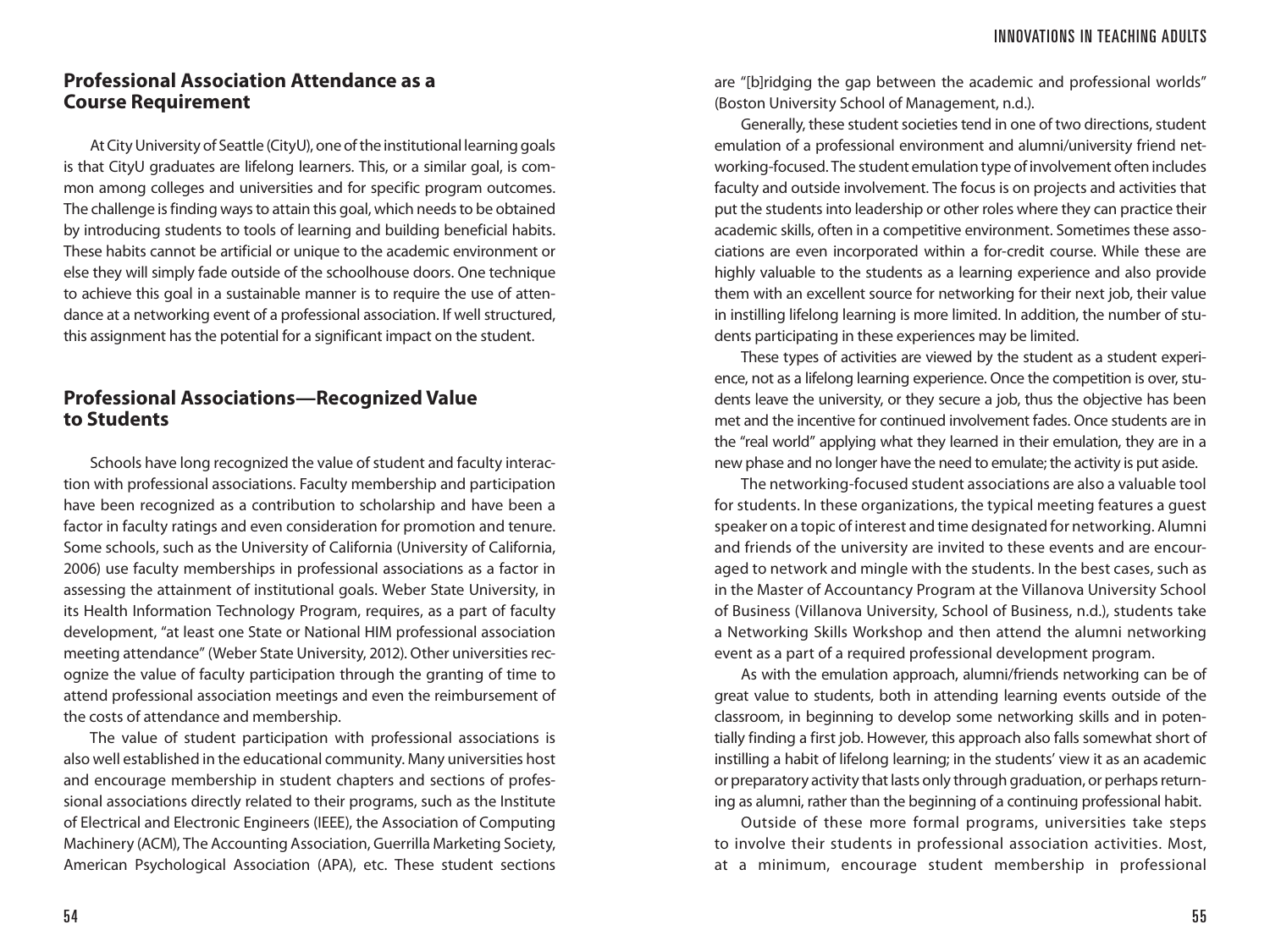associations. In some programs, such as the PsyD program in Clinical Psychology at the University of the Rockies (University of the Rockies, n.d.), students are required to join the professional association as student members. Many schools with mandatory class attendance allow students to attend professional associations in lieu of class. The Graduate School of Education at Pennsylvania State University even provides assistance, up to \$150 for twenty students annually to attend conferences and other professional association activities (Graduate School of Education, n.d.). All of this is very positive for the student, however, it doesn't translate to all students; much of what they do is left to the initiative of the students themselves and the tie into continuing association is limited.

Given the recognition of the value of professional associations for students in continuing their lifetime of learning and development, it is important to look for a means which involves the full student population and which also builds a habit they will continue once they leave the halls of academia. To do this, attendance at professional associations as a mandatory assignment in selected courses is a viable option. To make the assignment more effective though, structure and reflection need to be added to the exercise. Two examples from two different courses will be used to demonstrate:

#### **Example Assignments**

The first example is from a course in Global Marketing at Northwest University. In this course the students were given the assignment:

> Attend two or more meetings of an international trade organization or similar event with a global orientation. During the course of the meeting, talk to and obtain a business card from at least five different attendees at each of the meetings. Following the meetings, provide a copy of each business card and a paragraph or two describing each individual. In the information explain why the person was attending the event, what the person does, and ways in which you may interact with the person in a business capacity in the future (Fretheim, 2010).

The requirements of the assignment were designed to ensure the maximum possible involvement of the student in the meeting. For example, it is unlikely that a student could obtain the cards or information about the people met without actually talking with someone. The minimum required number of cards ensures that the student doesn't merely connect with one person for the duration of the event. The exercise also reinforces the content of the course by requiring that the event be global in nature.

This assignment was conducted from 2005 to 2010 in an evening MBA course composed primarily of adult learners. In addition to the instruction, students were given a list of about twenty-five events during the course of the quarter and sources for discovering additional events. During classes, there was instruction and discussion on networking and its value as a business practice. Much of this was in the context of global cultures and being sensitive to issues such as the manner of address, the placement of the feet, and formalities of presenting cards in some cultures.

The second example is from the capstone courses in the Technology Institute at City University of Seattle. These courses, and some of their predecessors, have had an assignment that required students to participate in professional networking meetings since 2011. The requirement follows:

> Each quarter students will be required to attend a minimum of two professional organization meetings or functions related to the student's study. Examples of professional organization include IEEE, IEEE Computer Society, ACM, IAPSC, ISSA, etc. One of these two meetings may be a general business, or business networking meeting or function. The meetings or functions must be faceto-face engagements. However, in exceptional circumstances (deployed to remote locations, on assignment in Antarctica, etc.) the instructor may approve the substitution of online activities on an individual basis.

> After attending the event, the student will prepare a brief summary of the experience. The summary must include: Meeting Identification—Title, Date, and Location. Attendance—How many? What types of people? How many did you personally speak to? General Description (one to two paragraphs)—What was the purpose of the activity? Did anything exciting happen? Reflection (one to two paragraphs)—What did you take away from the meeting? How can/did participation contribute to your professional career? Would you attend another meeting (why/why not)? (City University of Seattle, 2012–13)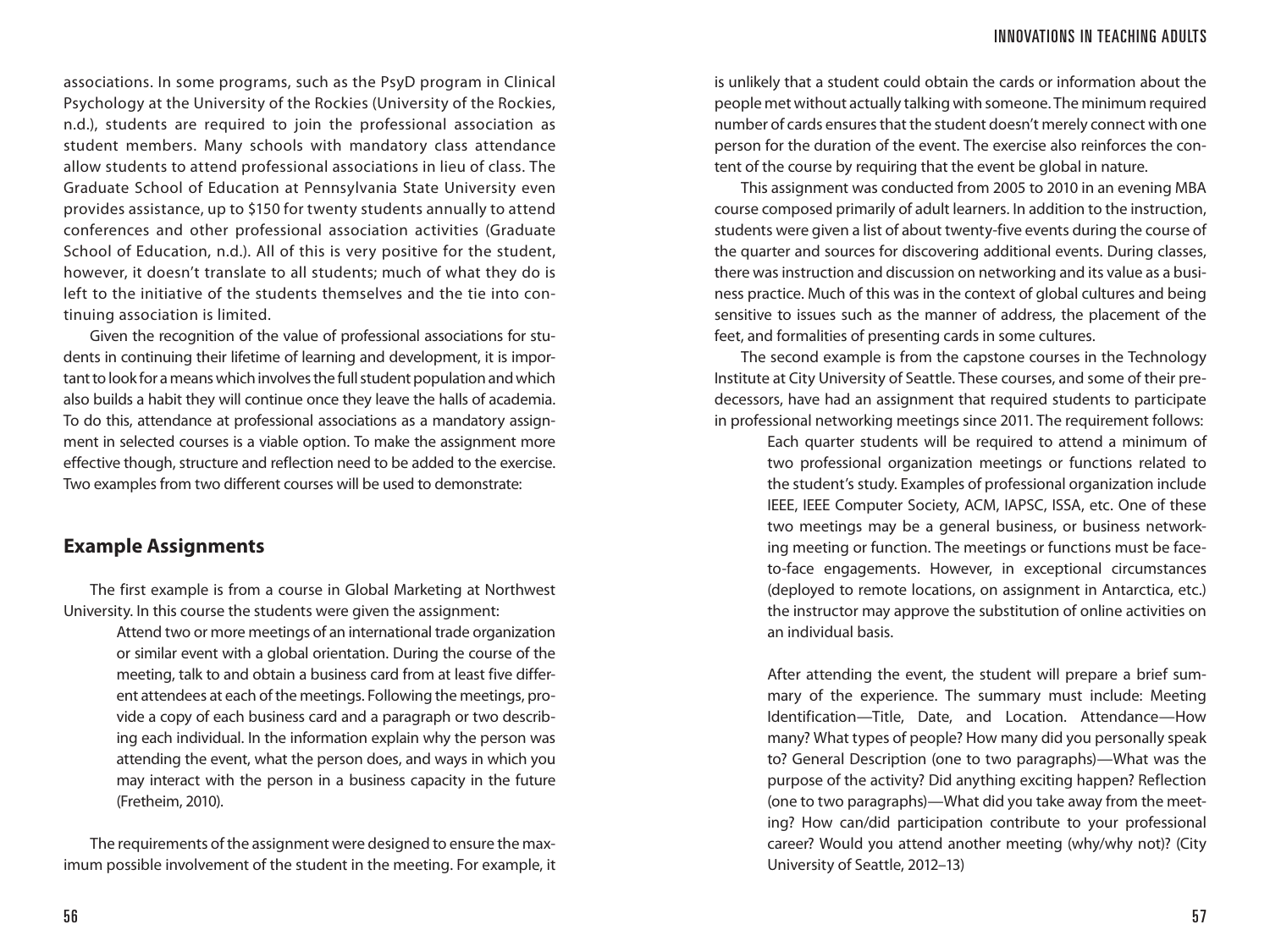This assignment differs slightly from the MBA course assignment. First, there is no specific target given for the number of people with whom the student needed to interact. This is part of an overall orientation slightly away from networking and more toward professional development and continuous learning. The need to talk with people is still present though and is expressed through the questions the student is expected to respond to in their summary.

This assignment also varies in that it is generally given in an online course with limited mandatory discussions. The remainder of the course is used for student teams to work on the design, implementation, and testing of capstone projects. As a result, while there is some online discussion on networking and events, the discussion is more limited.

As with the other assignment, students are provided with a list of potential events and information on how to locate others. In this course the latter is usually more important as students are located around the country and around the world. Despite being an online course, the emphasis is on face-to-face events. One potential future change is to add a requirement for a third event in an online environment.

Like the other assignment, this one makes a point of the events and associations being related to the student's area of study. This is important from a networking and professional development perspective, and it puts many students outside of their comfort zone. These students may be enthusiastic about attending a general event with their friends and peers from their current experience, but in going to an event related to their studies, it begins the transformation process of students seeing themselves as a part of the profession they are studying.

Finally, the requested summary in the newer assignment is more reflective and focused on the event as a whole rather than the individuals encountered at the event. This is both more reflective of the nature of the types of students, and of the intent to strengthen the focus on professional development.

#### **Comparisons to Other Approaches**

The first observation is that both of these are mandatory assignments. While universities have long encouraged student attendance at professional activities, there is a significant difference between mandatory and

optional approaches. With an optional approach, the students who do attend are those who already have the strongest self-confidence and willingness to try new adventures. Those who can benefit the most, from discovering something they may not on their own, from breaking out of their shell, or from developing their own self-confidence are the least likely to participate in an optional event.

Students who do not have this as a mandatory assignment can find all sorts of excuses for not participating. Some raise the issue of costs, but available no-cost events have been identified. Other students weigh the opportunity cost of time spent on an event in comparison to time spent on homework or, given the majority are adult learners, time spent with family. In those comparisons, the short-term benefits may appear to outweigh the longer-term benefits of professional association and continued learning. Making the event mandatory dramatically alters the equation.

Another question is the potential benefit of a professional association versus a student event. General observations have been that the students are much more positive and enthusiastic about their experiences with professional organizations. One would expect that regardless of whether the student is an adult learner or traditional student, the growing sense of becoming a part of a profession has significance.

In an online context there is an additional benefit of using the professional association. Online students are geographically spread. Even if the students were in the same area, the nonsynchronous nature of the courses means that there will be students who would find it difficult to attend a student event at a specific time. As there are numerous professional events available, both geographically as well as chronologically spread, students have more options to find an opportunity that better fits their schedule.

Several weeks ago, I was attending a professional conference that was also attended by a group of students from another university as a class trip. While it is unknown if the trip was mandatory, it was interesting to observe the behavior of the group. They came in together, sat as a group, and conversed among themselves. At one point a member of the group said to the instructor, "go do your talk to people thing, we'll be here." Finally, at the end of a very interesting technical presentation, the group got up and left together. They missed a significant portion of the value of the event.

The behavior of the student group is one that the design of the assignments attempts to avoid. First, it is not a group activity; it is an individual activity, though that doesn't preclude several individuals attending an event